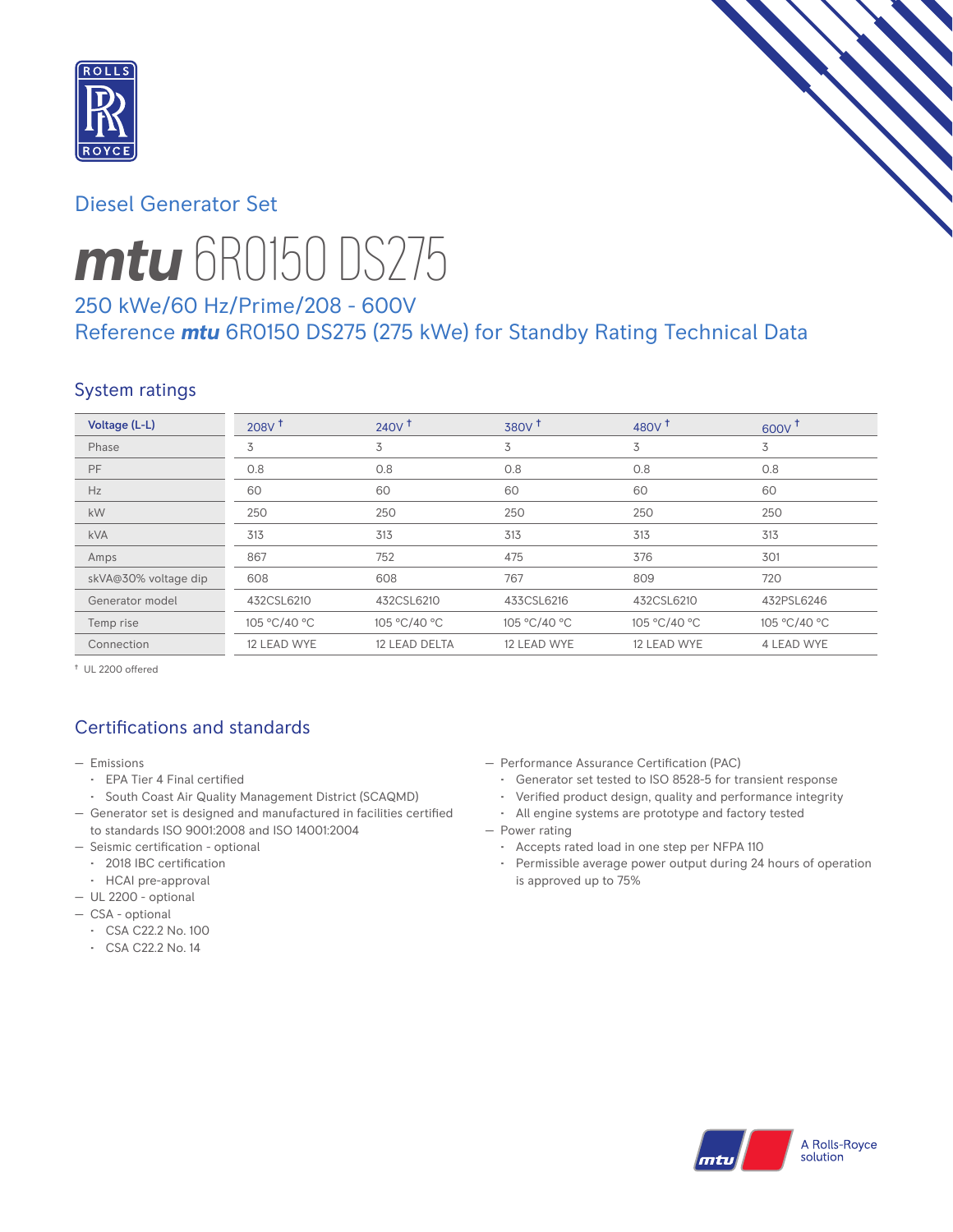## Standard features \*

- Single source supplier
- Global product support
- Two (2) Year/3,000 Hour Basic Limited Warranty
- 6090HFG06 diesel engine
	- 9.0 liter displacement
	- Common rail fuel injection
	- 4-cycle
- Engine-generator resilient mounted
- Complete range of accessories
- Cooling system
- Integral set-mounted
	- Engine-driven fan

# Standard equipment \*

#### Engine

- Air cleaner
- Oil pump
- Oil drain extension and shut-off valve
- Full flow oil filters
- Open crankcase ventilation
- Jacket water pump
- Thermostats
- Blower fan and fan drive
- Radiator unit mounted
- Electric starting motor 24V
- Governor electronic isochronous
- Base formed steel
- SAE flywheel and bell housing
- Charging alternator 24V
- Battery rack and cables
- Flexible fuel connectors
- Flexible exhaust connection
- EPA certified engine

#### **Generator**

- NEMA MG1, IEEE, and ANSI standards compliance for temperature rise and motor starting
- Sustained short circuit current of up to 300% of the rated current for up to 10 seconds
- Self-ventilated and drip-proof
- Superior voltage waveform
- Digital, solid state, volts-per-hertz regulator
- Brushless alternator with brushless pilot exciter
- 4 pole, rotating field
- 105 °C maximum prime temperature rise
- 1-bearing, sealed
- Flexible coupling
- Full amortisseur windings
- 125% rotor balancing
- 3-phase voltage sensing
- $\pm$  1% voltage regulation no load to full load
- 100% of rated load one step
- 5% maximum total harmonic distortion
- Generator
	- Brushless, rotating field generator
	- 2/3 pitch windings
	- 300% short circuit capability with optional Permanent Magnet Generator (PMG)
- Digital control panel(s)
	- UL recognized, CSA certified, NFPA 110
	- Complete system metering
	- LCD display

#### Digital control panel(s)

- Digital metering
- Engine parameters
- Generator protection functions
- Engine protection
- CANBus ECU communications
- Windows®-based software
- Multilingual capability
- Communications to remote annunciator
- Programmable input and output contacts
- UL recognized, CSA certified, CE approved
- Event recording
- IP 54 front panel rating with integrated gasket
- NFPA 110 compatible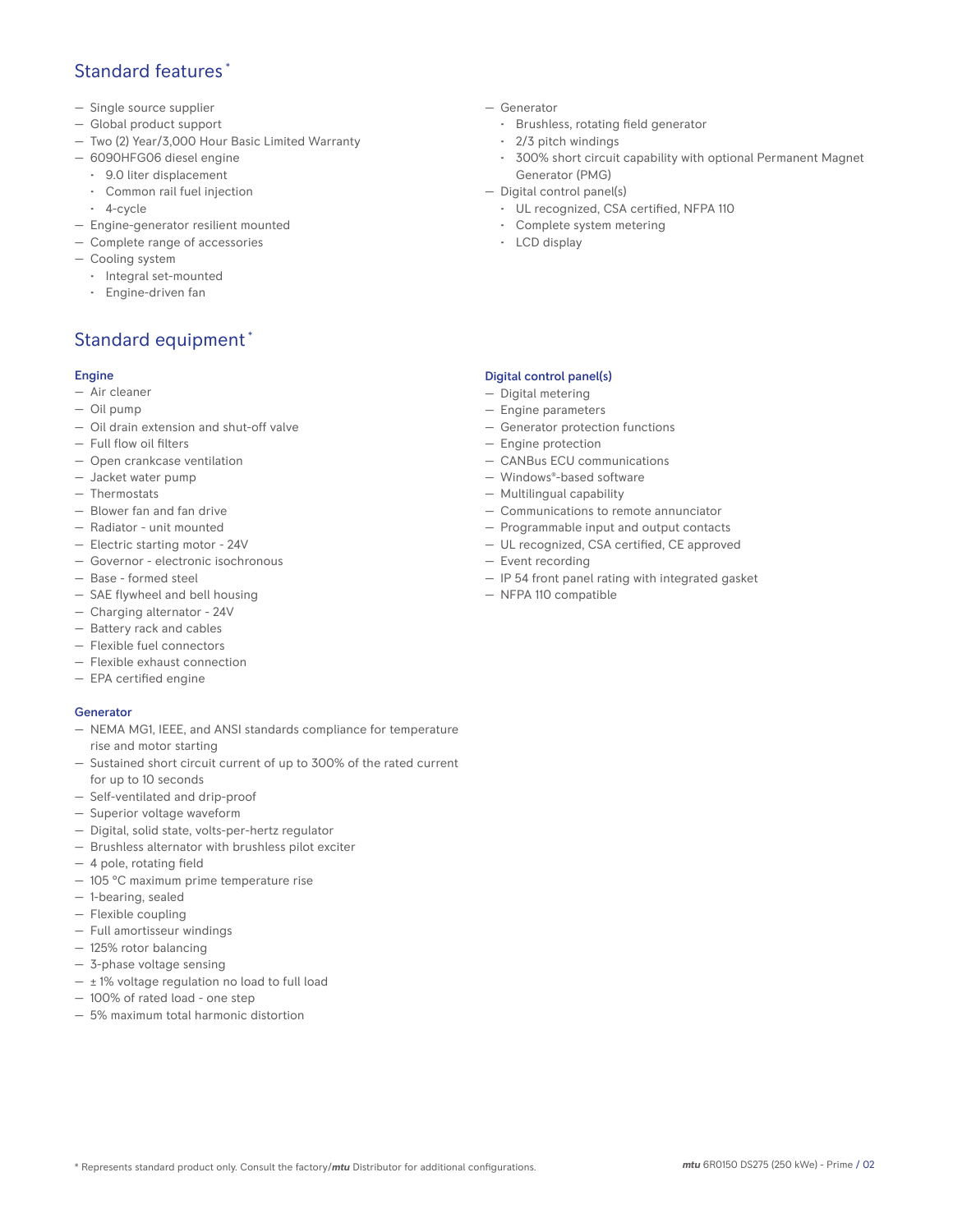# Application data

#### Engine

| Manufacturer                | John Deere  |
|-----------------------------|-------------|
|                             |             |
| Model                       | 6090HFG06   |
| Type                        | 4-cycle     |
| Arrangement                 | 6-inline    |
| Displacement: $L (in3)$     | 9.0(549)    |
| Bore: cm (in)               | 11.84(4.7)  |
| Stroke: cm (in)             | 13.6(5.4)   |
| Compression ratio           | 16:1        |
| Rated rpm                   | 1.800       |
| Engine governor             | <b>JDEC</b> |
| Maximum power: kWm (bhp)    | 298 (399)   |
| Steady state frequency band | ± 0.25%     |
| Air cleaner                 | dry         |
|                             |             |
|                             |             |

#### Liquid capacity

| Total oil system: L (gal)             | 40 (10.6)     |
|---------------------------------------|---------------|
| Engine jacket water capacity: L (gal) | 17 (4.49)     |
| System coolant capacity: L (gal)      | 41.37 (10.93) |

#### Electrical

| Electric volts DC                                            | 24  |
|--------------------------------------------------------------|-----|
| Cold cranking amps under -17.8 $^{\circ}$ C (O $^{\circ}$ F) | 950 |
| Batteries: group size                                        | 31  |
| Batteries: quantity                                          |     |
|                                                              |     |

#### Fuel system

| Fuel supply connection size    | $-10$ JIC 37 $\degree$ female |
|--------------------------------|-------------------------------|
| Fuel return Connection size    | $-6$ JIC 37 $^{\circ}$ female |
| Maximum fuel Lift: m (ft)      | 2.4(7.9)                      |
| Recommended fuel               | diesel #2                     |
| Total fuel flow: L/hr (gal/hr) | 167.94 (44.37)                |
|                                |                               |

#### Fuel consumption

| At 100% of power rating: L/hr (gal/hr)<br>At 75% of power rating: L/hr (gal/hr)<br>At 50% of power rating: L/hr (gal/hr)                                                                                                                                                                     | 71.7 (18.9)<br>52.9(14)<br>36.4(9.6)                                              |
|----------------------------------------------------------------------------------------------------------------------------------------------------------------------------------------------------------------------------------------------------------------------------------------------|-----------------------------------------------------------------------------------|
| <b>DEF</b> consumption<br>At 100% of power rating: L/hr (gal/hr)<br>At 75% of power rating: L/hr (gal/hr)<br>At 50% of power rating: L/hr (gal/hr)                                                                                                                                           | 1.65(0.44)<br>1.53(0.41)<br>1.17(0.31)                                            |
| Cooling - radiator system<br>Ambient capacity of radiator: °C (°F)                                                                                                                                                                                                                           | 50 (122)                                                                          |
| Maximum restriction of cooling air: intake<br>and discharge side of radiator: kPa (in. H <sub>2</sub> O)<br>Water pump capacity: L/min (gpm)<br>Heat rejection to coolant: kW (BTUM)<br>Heat rejection to air to air: kW (BTUM)<br>Heat radiated to ambient: kW (BTUM)<br>Fan power: kW (hp) | 0.124(0.5)<br>385 (102)<br>185 (10,530)<br>86 (4,895)<br>36.9 (2,099)<br>18(24.1) |
| Air requirements<br>Aspirating: *m <sup>3</sup> /min (SCFM)                                                                                                                                                                                                                                  | 23 (812)                                                                          |
| Air flow required for radiator<br>cooled unit: *m <sup>3</sup> /min (SCFM)<br>Remote cooled applications; air flow required for                                                                                                                                                              | 517.7 (18,281)                                                                    |
| dissipation of radiated generator set heat for a<br>maximum of 25 °F rise: *m <sup>3</sup> /min (SCFM)                                                                                                                                                                                       | N/A                                                                               |
| * Air density = 1.184 kg/m <sup>3</sup> (0.0739 lbm/ft <sup>3</sup> )                                                                                                                                                                                                                        |                                                                                   |
| <b>Exhaust system</b><br>Gas temperature (stack): °C (°F)<br>Maximum gas temperature during regeneration: °C (°F)<br>Gas volume at stack temperature: m <sup>3</sup> /min (CFM)                                                                                                              | 447 (837)<br>647 (1,197)<br>45 (1,589)                                            |

Maximum allowable back pressure at outlet of aftertreatment: kPa (in.  ${\sf H}_{_2}$ 

0) 19.2 (77)